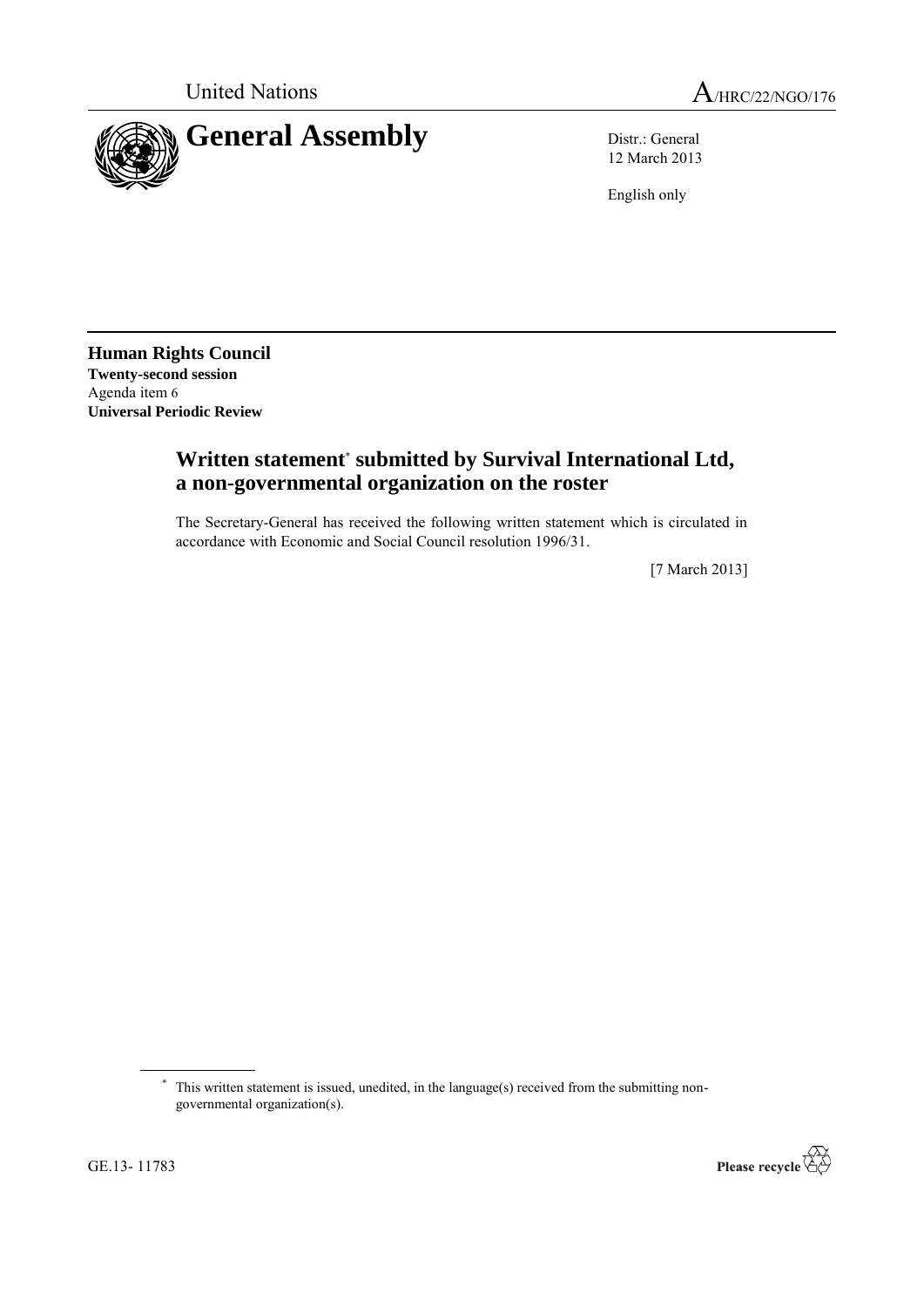## **The Wanniyala-Aetto of Sri Lanka**

Survival International is writing to you regarding the upcoming Human Rights Council (HRC) discussion of Sri Lanka. We would like to draw your attention to the situation of the Wanniyala-Aetto, Sri Lanka's indigenous people who are sometimes known by the pejorative term, 'Veddah'.

The Wanniyala-Aetto's current problems began in the 1950s when their land began to be opened up to outside settlers around Gal Oya. Their forests were bulldozed and their hunting grounds flooded by the Senanayaka Samudra dam. In 1983 their last forest refuge was turned into the Maduru Oya National Park because of three more dams under the Accelerated Mahweli Development Project (AMDP). They were moved to government villages and banned from entering the forest without a permit. They were forbidden from hunting and gathering in the forest that had sustained their families for generations.

Turning the Wanniyala-Aetto's ancestral land into a National Park has robbed them of their means of subsistence and of much that gave their lives meaning. Alcoholism and mental illness are now rife. Many face harassment from park guards and discrimination from the settlers who surround them.

The situation for the Wanniyala-Aetto remains particularly uncertain today because of conflicting information coming from the government, and a series of un-kept promises. In 1998, following a moving intervention by a Wanniyala-Aetto delegation at the United Nations, Her Excellency Chandrika Bandaranayake Kumaratunga, the then President of Sri Lanka, declared that the Wanniyala-Aeto had the opportunity to 'continue their traditional way of life (if they like to do so)'.

The Environment and Natural Resources Ministry was instructed to issue special Maduru Oya National Park identity cards for the Wanniyala-Aetto. Unfortunately, very few permits were ever issued leaving many Wanniyala-Aetto vulnerable to the whims of the park guards. This has led to killings, beatings and arrests for hunting in their ancestral land – despite having been promised by the country's President that they were entitled to hunt for their own subsistence.

In the latest fatal incident in March last year, a 26 year old Wanniyala–Aetto man, Tale Warige Sunila was killed by a forest guard for 'poaching' on his ancestral land in the Maduru Oya National Park. He had a permit that allowed him to be in the park, but not to hunt. However, instead of being arrested for 'poaching' he was shot dead. In recent years, three other Wanniyala-Aetto, all with permits, have been killed for hunting in their traditional forests.

The Wanniyala-Aetto are still losing their land to outsiders. In February this year, symbolically handed over title deeds for Wanniyala-Aetto land to, principally, Singhalese farmers settled under the Mahaweli scheme. More of the Wanniyala-Aetto's land is due to be distributed to outsiders in the coming months. This loss of their ancestral land further impoverishes and marginalises the Wanniyala-Aetto, whose situation is already critical.

Many Wanniyala-Aetto have expressed the wish to return to their ancestral lands within the park. Vague promises have been made by the government but the Wanniyala-Aetto have not been allowed to go back. Under the United Nations Declaration on the Rights of Indigenous Peoples, to which Sri Lanka is a signatory 'Indigenous peoples have the right to the lands, territories and resources which they have traditionally owned, occupied or otherwise used or acquired'. This right is currently being denied to the Wanniyala-Aetto who are struggling to survive without their traditional forest.